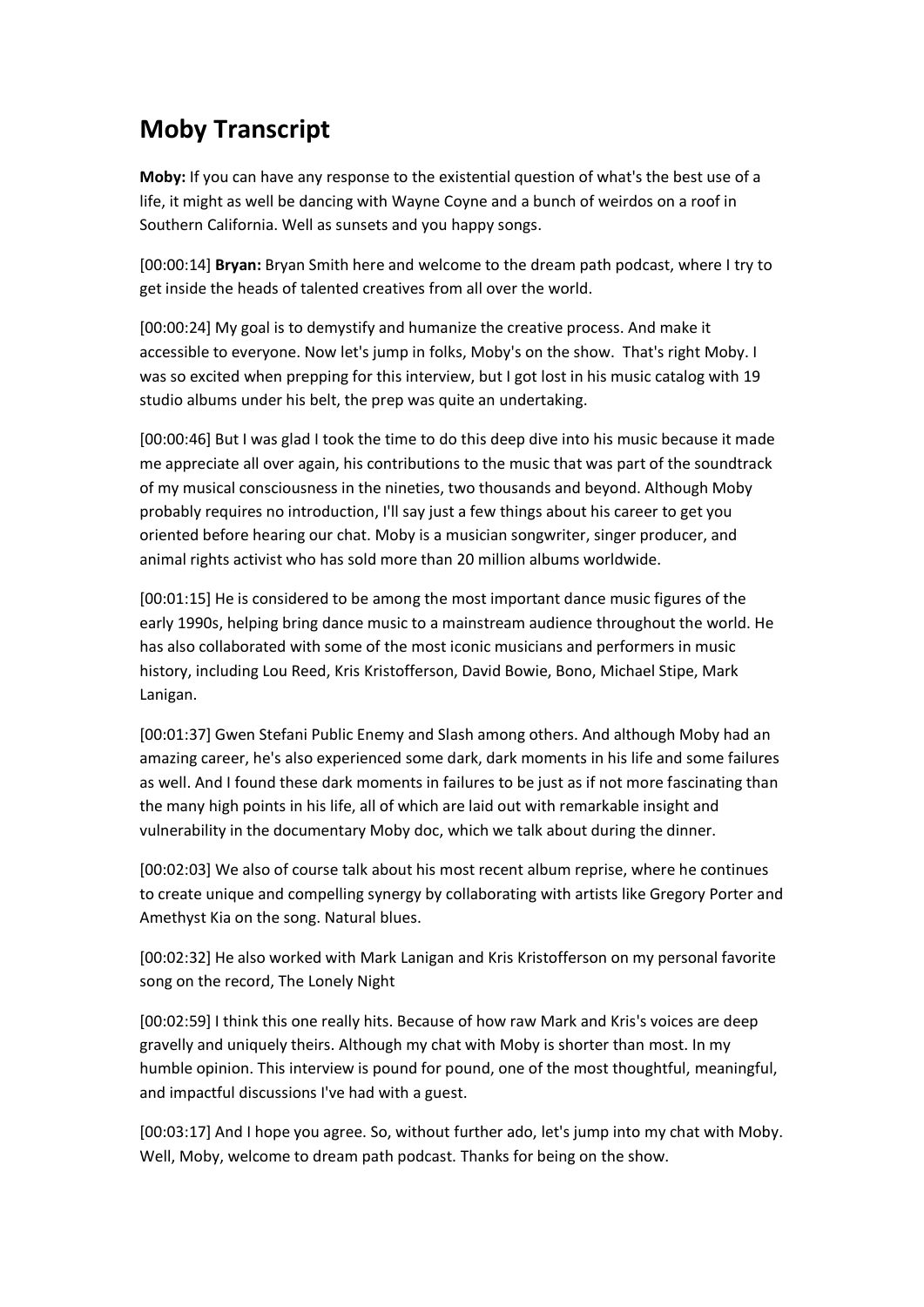[00:03:27] **Moby:** I'm happy to be here. Thank you.

[00:03:29] **Bryan:** Yeah, well, I wanted to start off by pointing out that this documentary, the Moby Doc, I've watched it twice now, and I'm very impressed with how vulnerable you made yourself.

[00:03:41] I was a little skeptical going in. I have to admit with a documentary made by the subject of the documentary, but you tackled that question right out of the gate. Why am I doing a documentary on myself? And I was like, that's perfect because that's the exact question I came into the film with. But maybe you could just explain for my listeners who may have not seen the film yet.

[00:04:04] Why you went into this project, the Moby doc, the way you did.

[00:04:08] **Moby:** Well, I guess it started about six years ago. I got approached to write a memoir and my immediate response after being asked to write a memoir was why in the world would I write a memoir? Like I I've lived with myself my entire life. And as a result, I both am lacking an objectivity as regards me and my life.

[00:04:30] And also, I tend to think that the circumstances of my life are pretty normal and the book publisher made it clear to me that the circumstances of my life are not in fact normal. That I've had a very odd life. And that just made me start to think like, how can I presumptuously share, you know, maybe any, I dunno, insights that sounds overly grand, but like, you know, to, to share the life that I've had in the hope that somehow someone watching it might get something.

[00:05:05] Or if it's a memoir that someone reading it might get something from it. And then saying that I do understand how presumptuous that does sound, you know, the assumption that somehow, you know, what I've lived through the circumstances of my life, whatever insights I've had would be relevant. Or insightful, you know, or have resonance for other people.

[00:05:26] But my feeling with telling your story is I'm so grateful for other people who are willing to tell their story in an honest way that I just thought if I'm grateful for other people being willing to tell their story, why shouldn't I be willing to tell my own story and like worst case scenario. No one pays attention, and as a result, there's no audience, which is, you know, as far as worst case scenarios go, that's not all that bad.

[00:05:57] **Bryan:** Well, you've had a lot of worst-case scenarios in your life, starting with when you were very young, very young child at age of two, losing your dad. In that horrific accident and the, I mean, I'm not going to give it the audience, any spoilers about the film, but you have had a lot of low points in your life and a lot of high points.

[00:06:16] And I think that's what makes the film so intense emotionally is you see very openly and in a vulnerable way, all of the ups and downs. And I think it is objective because you're bringing in folks who are like in the therapy session. Very unique way of approaching storytelling by having these kind of pho therapy sessions, these psychodramas that you did with your friends, I assume that would re-enact childhood scenes.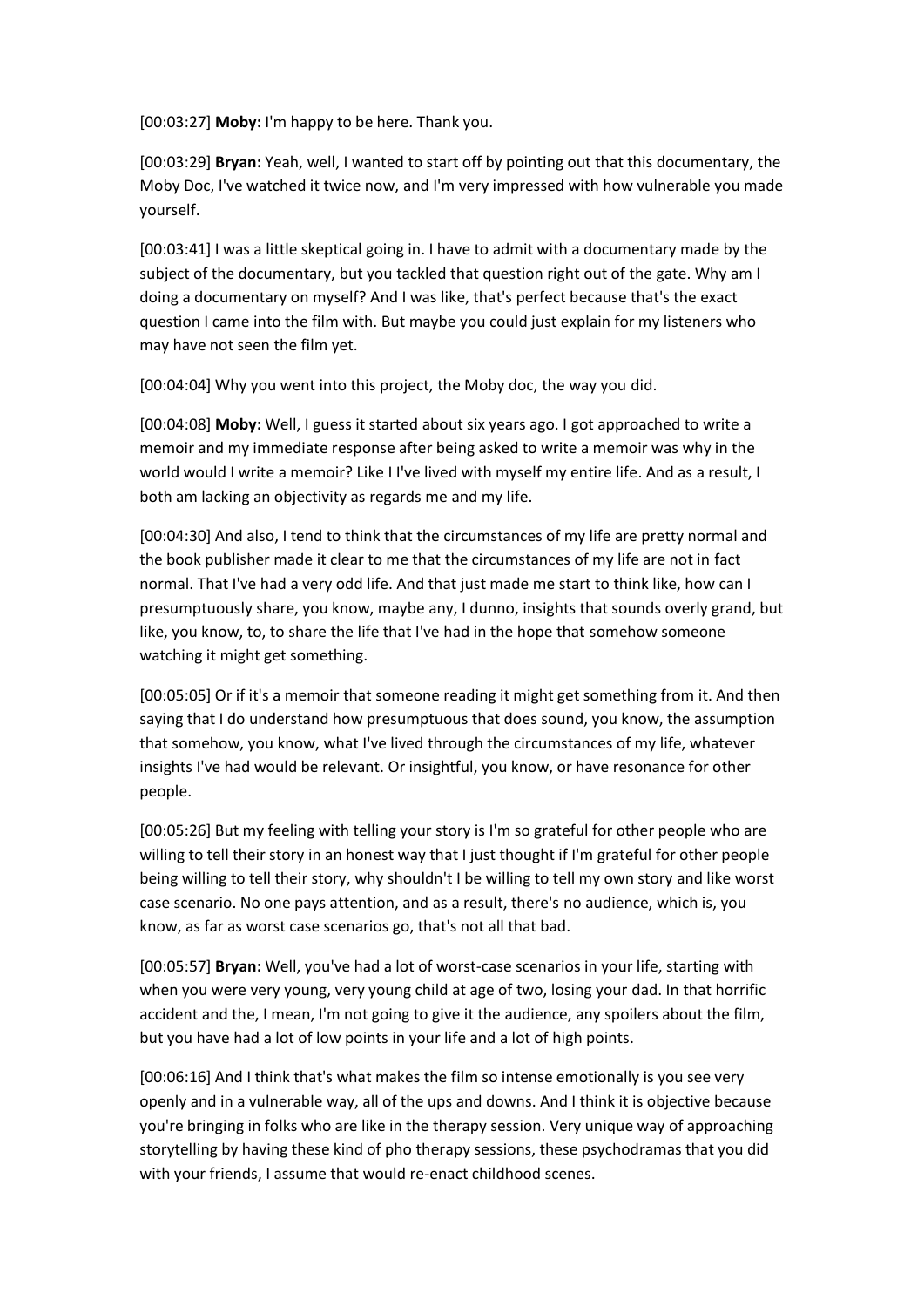[00:06:44] And then, you know, the multimedia approach of having an animator professional illustrator illustrate scenes from your life. It's just a very engaging.

[00:06:56] **Moby:** Hmm. Well, thanks. I mean, when we started out Rob the director and I, we gave ourselves very broadly speaking, two remit or two goals, one was to try and be honest.

[00:07:08] And the other was to try and make a documentary unlike anything we had seen before. I used to be a Tribeca film festival doc judge, and also an international documentary association documentary judge. So, I have watched possibly more music documentaries than any person on the planet. And as a result, I have gotten to a place where I kind of, I think I don't know what to do and making a music documentary, but I sort of know what not to do, like what tropes to avoid cliches and pitfalls to try and stay away from. So, that that's sort of what guided us and trying to make this.

[00:07:49] **Bryan:** Yeah, it has so many different storytelling devices packed into an hour and a half.

[00:07:55] One of them is where you're just looking at the camera and you're saying, "alright, so we've had some conventional storytelling up until now and now we're going to get weird again." So, I like how you're leading the audience through it that way. And it's also a concert film, and it's not just one concert, but you have all of these moments of concerts in your life, whether it's the Vegas show toward the end or the performance with David Bowie, which just blew my mind. I mean, I had no idea about the connection with David Bowie until watching this. You have all of these storytelling devices just packed into this very tight film. And I'm wondering what kind of feedback you're getting from your colleagues and your friends about your story and whether they knew your story before watching this film, the way that they thought they did, or did they learn something new about you by watching this.

[00:08:49] **Moby:** Well, it's funny because I don't really have much in the way of feedback. I mean, I've been doing quite a lot of interviews and so I get some feedback from the people I speak to and I'm doing interviews, but I categorically, I don't read reviews and I don't read my own press. So, I know nothing. I think I released the album *Reprise,* I released this movie, Moby doc. I haven't read any articles or any reviews because I'm almost not psychologically sturdy enough or strong enough to expose my fragile psyche to the ravages of people like journalists and people I've never met. So- and then with my friends. Yeah. I, the most I'll ever get from any of my friends is them saying that they've watched it and they like it.

[00:09:40] So, I actually don't have a clue for the most part as to how people might be responding. And usually, I value my ignorance. I prize my ignorance because I really don't like letting my sense of self or my wellbeing be affected by the opinions of strangers. But now that you've asked me, I'm kind of curious.

[00:10:02] It'd be nice to know, like, are people dismissing the movie? Cause it's unconventional and strange are people, is it resonating with people? I actually have no idea.

[00:10:12] **Bryan:** Yeah, I don't know that I would call it strange. I think it is unconventional. You know the way I judge a film is... is there a cohesive narrative and a story that you come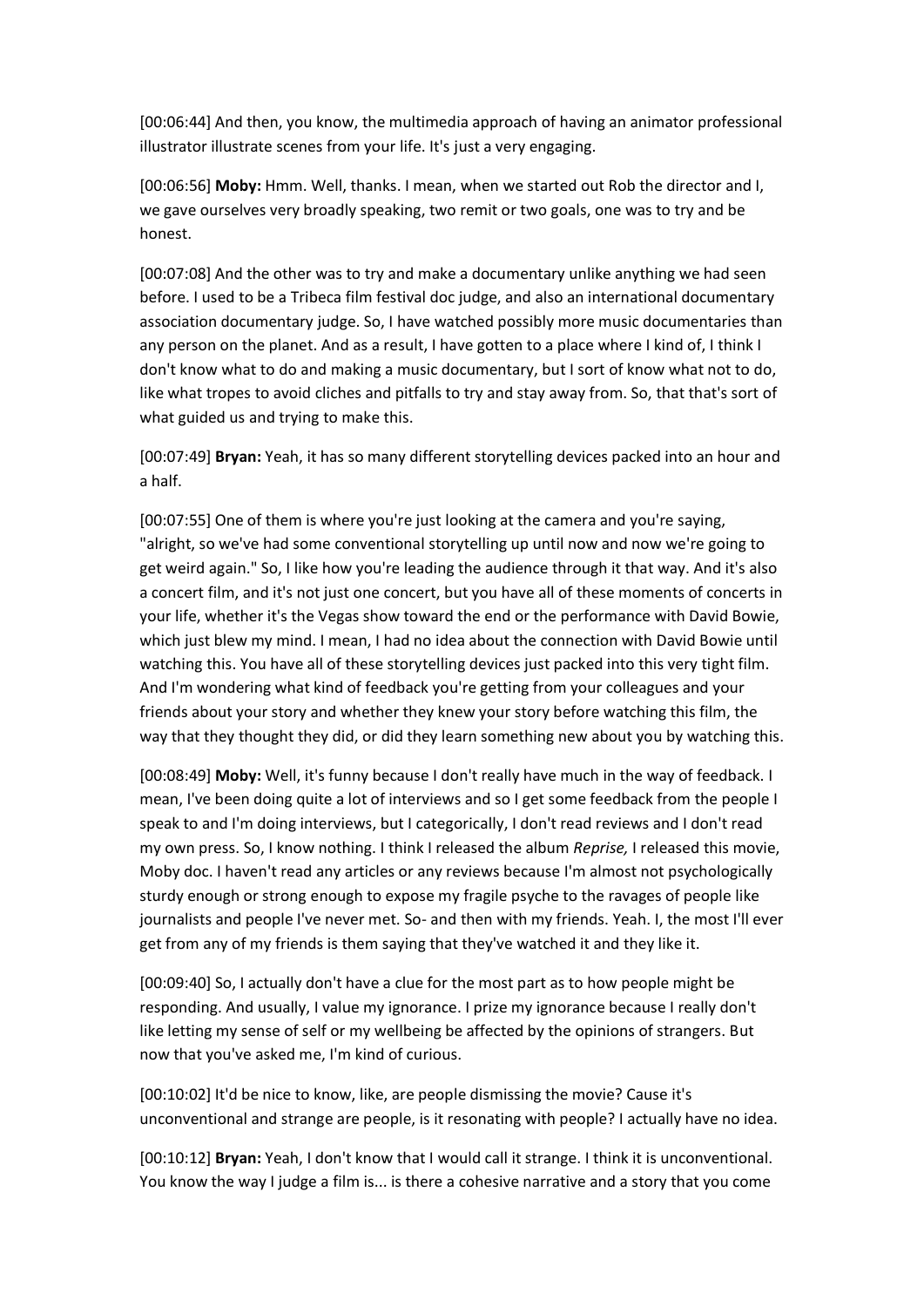away with where you understand someone better than you did before, when you started in terms of a documentary in the merit of the doc.

[00:10:30] And I came away with, I think, a very comprehensive understanding of your psychology of your childhood trauma of your formative years in terms of your influences and very eclectic influences, by the way, the hip hop influences. Punk rock. I read about Nick Drake being one of your influences and The Silver Apples, I believe, which was, I never even heard about the silver apples before, but I looked them up and they seem to be like a 1960s, very early house music, sort of dance vibe, bang.

[00:11:05] **Moby:** You know, one could argue that The Silver Apples invented contemporary electronic music. Like you go back and listen to like, they have a song called "Oscillations" that could have been made by an indie dance band two weeks ago. And they made it in 1968.

[00:11:25] **Bryan:** I just listened to that song.

[00:11:28] **Moby:** I mean, cause up until then in a way electronic music was incredibly academic. Like, I mean, electronic music was invented in the late 19th century. And up until the late sixties, it only kind of existed in Princeton at bell labs and it's very academic, electronic music studios. And then all of a sudden along comes The Silver Apples and they sort of created this more like populist art form around electronics.

[00:11:54] **Bryan:** And when did you start listening to them? I mean, they're a sixties band and you kind of came up in the eighties.

[00:12:00] **Moby:** So, I have this phenomenal musical education. I mean, I've had a lot of ways in which I've learned about music when I was growing up from fanzines, from college radio, from hanging out in New York city.

[00:12:12] But after I dropped out of college, I got a job working at this really weird record store in Darien, Connecticut. And the owner of the store, his name was Johnny, and the store is called Johnny's. He had the most eclectic musical taste, and he was sort of like, he taught me about, he introduced me to Nick Drake, Silver Apples.

[00:12:34] I can't count the number of albums. He sort of turned me on to, and this was 1984 or so he was like my one-person in a lot of records that I otherwise never would have heard.

[00:12:47] **Bryan:** Isn't that great to have, and we all need someone like that in our lives. When we're teenagers, someone who really shows us the way they're our tour guide in music, like, Hey, don't listen to the other stuff or you can, but also listen to this.

[00:13:01] I worked at a record store too, so I, I get what you're talking about. It's that, that sort of crash course on music that may not be mainstream but is still really important. Yeah. So let's talk about your album. Now you call it *Reprise*. Is that how you pronounce it? I thought it was *Reprise*, but.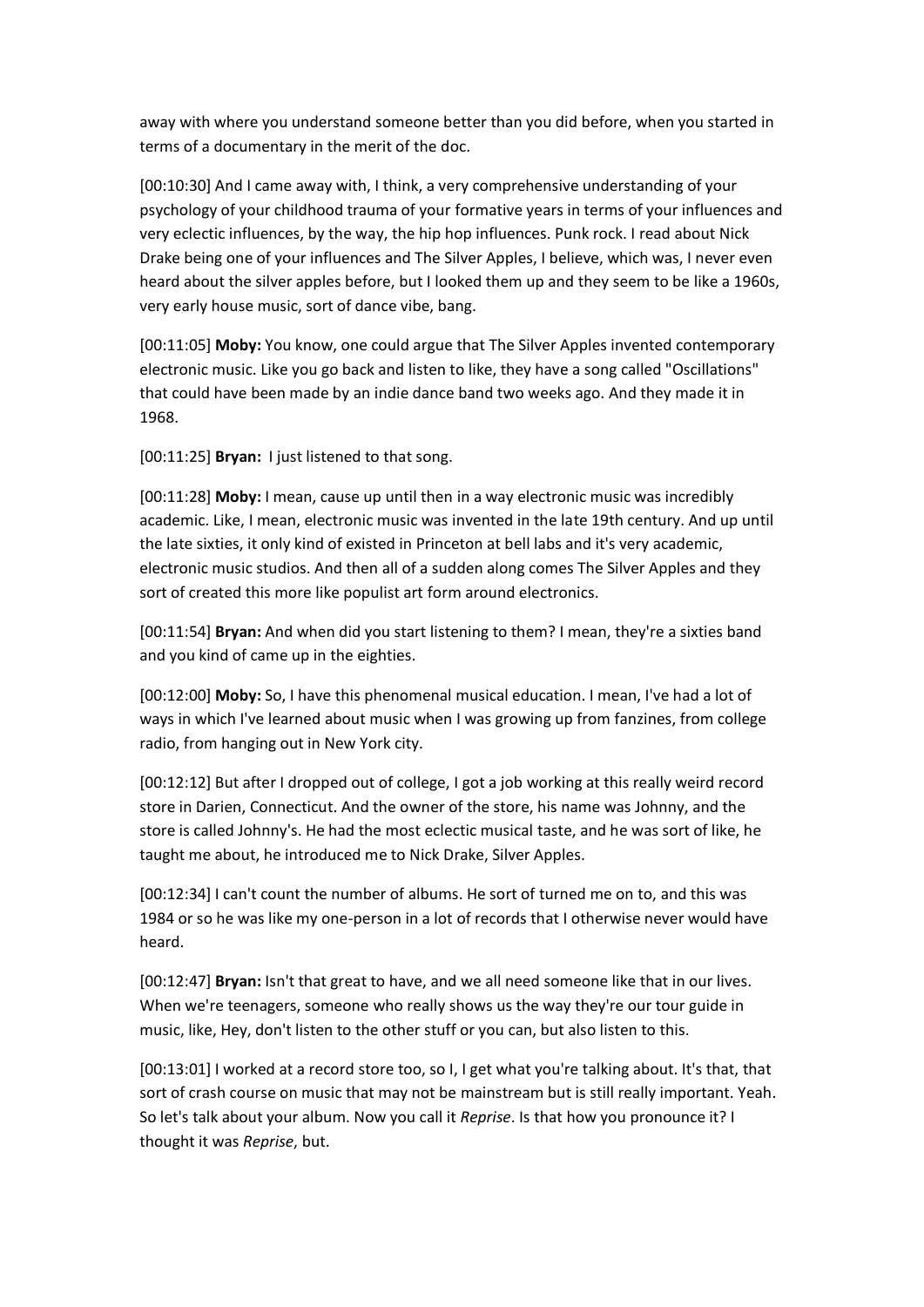[00:13:22] **Moby:** Here's what I've learned is that there are some words that can be pronounced multiple ways.

[00:13:27] Like I remember when I was at college, having a debate with someone over the word hegemony, cause it turns out you can also pronounce hegemony. Like if you look at the Oxford English dictionary hegemony and hegemony are both perfectly valid. So, reprise and reprise. Same thing. They're both valid.

[00:13:47] I call it reprise because Frank Sinatra's record label was called Reprise. So, growing up in and around the music business, I kept hearing about Reprise records. And so it was sort of baked into my brain that that's how you pronounce it, but it turns out reprise is they're both perfectly fine pronunciations.

[00:14:08] **Bryan:** Okay. Well, let's talk about *Reprise.* This album, I listened to start to finish probably three or four times to prepare for the interview. And I'm so impressed with your ability to collaborate and find folks that I've never heard of before listening to your album. But now I'm doing a deep dive on all of these people that you've collaborated.

[00:14:30] The one person that I do know and listen to his music for years is Mark Lanigan. And it looks like you had collaborated with him all the way back in 2013 and then Kris Kristofferson on this version of that song and *Reprise*. So, tell me how you look at collaborations and how you incorporate musicians and performers into your music. Is it at the recording stage? Is it at the writing stage and how do you view them in terms of the formation of the music that you're putting out there?

[00:15:02] **Moby:** Well, so going way, way, way, way, way back when I was around nine years old, when I was nine, I had a music teacher who wanted me to be a virtuoso guitarist.

[00:15:13] He wanted me to be the next Andre Segovia, classical guitarist. And so I studied music theory and we played jazz together. And he, even though he was idiosyncratic, his approach to music was quite dogmatic in a way, like he only liked complicated music. And when I was around 13, I discovered The Clash and then I discovered old blues and I fell in love with the simplicity of music.

[00:15:40] And then in the early eighties, I started hanging out in nightclubs in New York. You know, I would go to a nightclub like Danceteria to see Black Flag or the Bad Brains, but then hear hip hop and hear all these other types of things. And at some point, I finally realized that I didn't care how music was made.

[00:16:00] Like I didn't care if it was made electronically or acoustically. I didn't care if the singer was a man or a woman or black or white or living or dead. I didn't care if they were singing in English. The only thing I cared about was my emotional reaction to the music. And so when I started making my own records, I sort of brought that.

[00:16:24] We'll call it like a kitchen sink approach to making music with no allegiance to genre. And regarding vocalists and collaborators to your question, my criteria is simply how did their voices affect me? You know? And if it's a live singer, if it's sampling a dead singer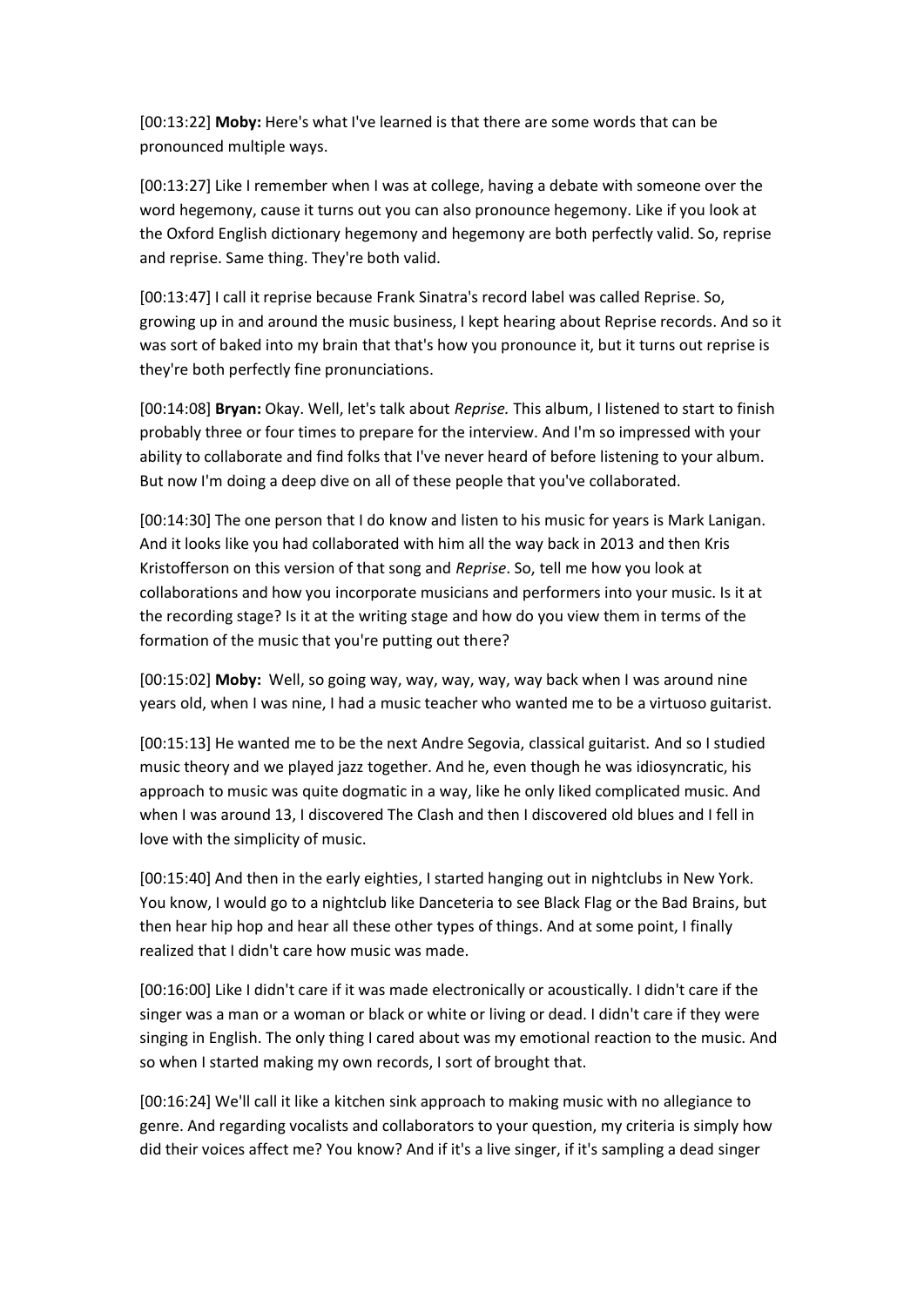that never even crosses my mind, if it's using like on this album, *Reprise* all the instruments are played live, but some of my records have been all electronics and very sample-based.

[00:16:53] Because at the end of the day, it's hard to repeat myself. The only criteria I apply to music is how does it make me feel when it's coming out of two speakers and, to that end, I'll put anything into the actual compositional process. Without any sort of formality or adherence to genre. And the end result is people have been confused by my approach to music, but all I care about is that magical moment that hopefully I've achieved a few times when a piece of music, whether I've made it or someone else has made it when a piece of music is playing and it's transferred.

[00:17:31] **Bryan:** Well, that's the vibe I get when I'm listening to these songs on *Reprise*, because the sound is huge. The vocals are so deep and impressive. And I think some of the gospel singers that you bring in, and then the folks that you've worked with a lot like Mindy and Julie, well Julie was on the film a lot, but, and I think performed on stage with.

[00:17:54] But the talent that you've surrounded yourself with, it's really heartwarming because my vision of an artist that has reached your success level is someone who is only going to work with folks that are going to move the needle for them personally, you know, like, okay, I want to collaborate with Gwen Stefani that I know you did a long time ago, but some type of name that's going to move the needle in and you're focusing on not the name necessarily, but just the pure talent of that individual. And it's awesome.

[00:18:27] **Moby:** And I guess there's a, there's a very, almost selfish, subjective aspect to it on my part where I think at a very, very early age, I realized that a lot of my understanding of the world, a lot of my emotional life is tied up in music. And so, the idea of compromising emotional validity or emotional power for marketing, that actually feels kind of like a repulsive sin to me, like to prioritize. And I've nothing inherently against the marketplace. I have nothing against commerce inherently, but in my mind, at least there is a hierarchy and commerce.

[00:19:14] And marketing should always take a back seat to the emotional expression that you can have through music. And maybe there've been times in my life when I've been willing to blur those lines a little bit. And when I look back at my life, those are kind of the only regrets I have. Is when I was a little too quick to accommodate the marketplace. Not Kai Ryssdal's marketplace on NPR, but the big, broad, general global marketplace, right? Because you know, commerce is fine market. The market is fine, but they're never, you'll never have transcendent beauty in a marketplace. Whereas you always have that potential with art and music.

[00:19:59] **Bryan:** As you may have noticed, there are great resources and advice mentioned in all our episodes. And for many of them, we actually collect all of these resources for you in one easy place: our newsletter. You can go to dreampathpod.com/newsletter to join. It's not fancy, just an email about each week's episode, featured artists and resources to help you on your journey.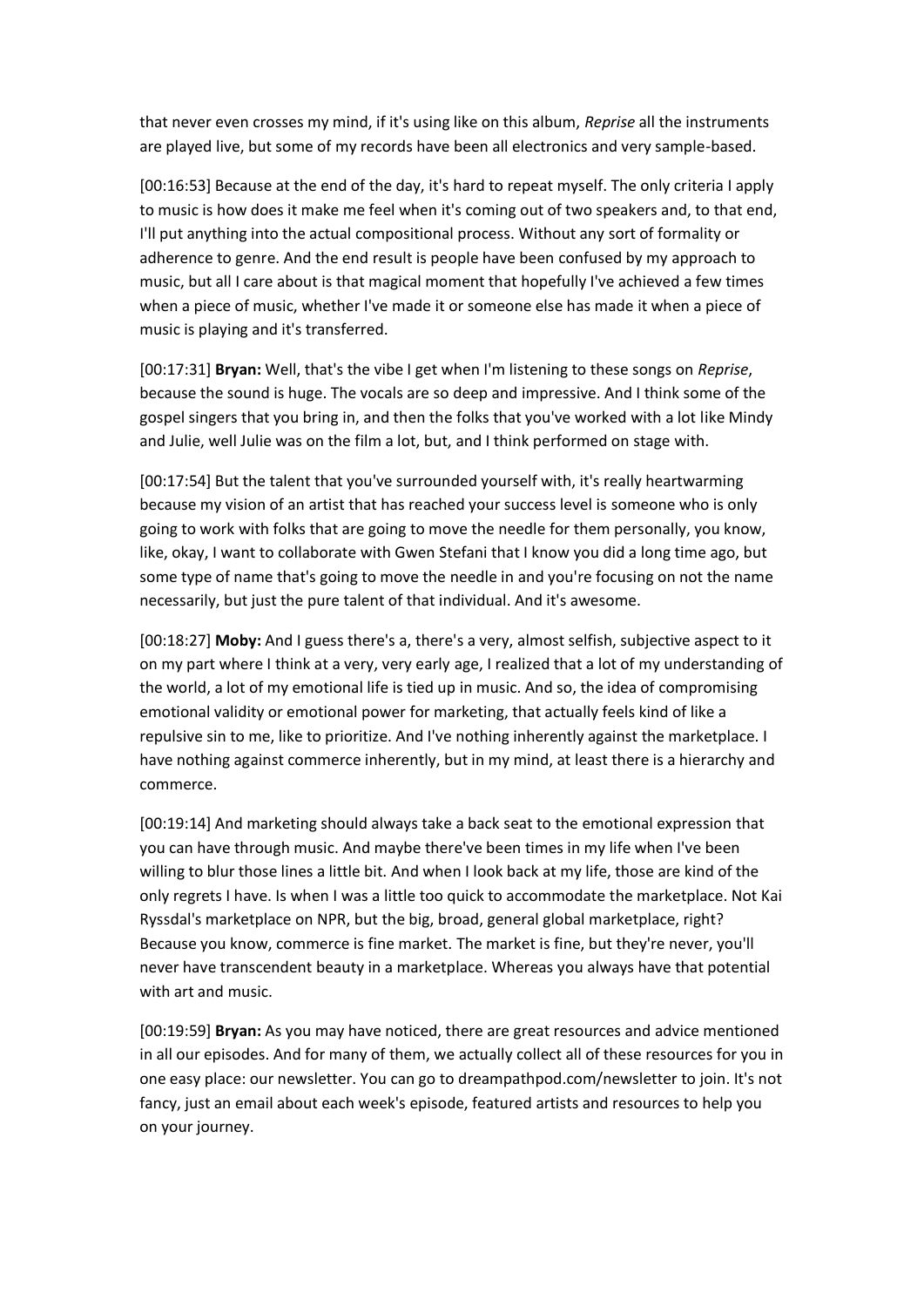[00:20:22] Now back to the interview. I'd like to talk to you about it The Lonely Night with Mark Lanigan and Kris Kristofferson. And I think that was originally recorded with Mark back in 2013, but then you brought in Chris on *Reprise*. Tell me about your thought process on who you were going to bring in to record that song and what your instructions were, if any to Mark and Chris, when they were recording.

[00:20:46] **Moby:** So, I had known Mark not knowing him personally, but I had known of him when he was on SST with The Screaming Trees and then his voice. I mean, I'm stating the obvious for anyone who's ever heard Mark Lanigan thing. It's like, he just has that voice, you know, like it's a, like not just a 100 million voice, it's a one in a billion voice.

[00:21:06] So, I met him about 10 years ago. And when I first met him, I was terrified because he's got this dark voice, in public he never smiles. I saw him perform and he was kind of intimidating, but I'm so mercenary when it comes to pursuing voices. That I found myself backstage and I approached him, and I asked if he'd ever want to work on music together, and my assumption was that he would either stab me or ignore me. And instead, he was delightful. Like you, I was living in Hollywood. He was living in Glendale. We're both in 12 step programs. And we started working on music together and I just, he was. And I'm not just being nice, but like he was really creatively, both inspired and phenomenally hardworking, you know, like he has this work ethic where, when we recorded The Lonely Night, the first time he came to my studio, and we recorded at once and it was perfect because he had done all the work at home in his studio beforehand.

[00:22:06] It, obviously it was a very obscure song. You know, it was an obscure song on an obscure album, but I really have always loved it. And I wanted to revisit it for this album for reprise. And to hear what it would be sound, what it would sound like, played with an orchestra. And I wanted another voice of experience on it because as time has passed, I've really lost interest in anodyne voices or overly professional voices, or even really young voices. You know, I want voices that reflect the human condition that reflect an individual's experience. And so, Kris Kristofferson was one of the, I mean, I just immediately thought like, "who has a voice of experience?" And I thought of Kris Kristofferson, and I reached out to him, assuming he would say no. And 30 seconds after emailing him, he basically wrote back and said, "yeah, that sounds great."

[00:22:59] **Bryan:** Both of those voices are definitely voicesof experience in the type of experience that you project on them, whether this is true or not, but it's like both voices have seen some shit in their life. I mean, they have seen some things and been through a lot.

[00:23:15] I know Mark struggled with addiction early in his career and came through the other side. Thank goodness. I'm not sure about Chris's history, but both of those voices. Ah, it's so raw. It reminded me a little bit of Johnny Cash. His last album produced by Rick Rubin, I believe.

[00:23:32] **Moby:** Oh yeah, we will. The reference absolutely.

[00:23:34] You know, Johnny Cash's version of hurt is definitely as far as a benchmark of a voice of experience representing the human condition through a song like Johnny Cash has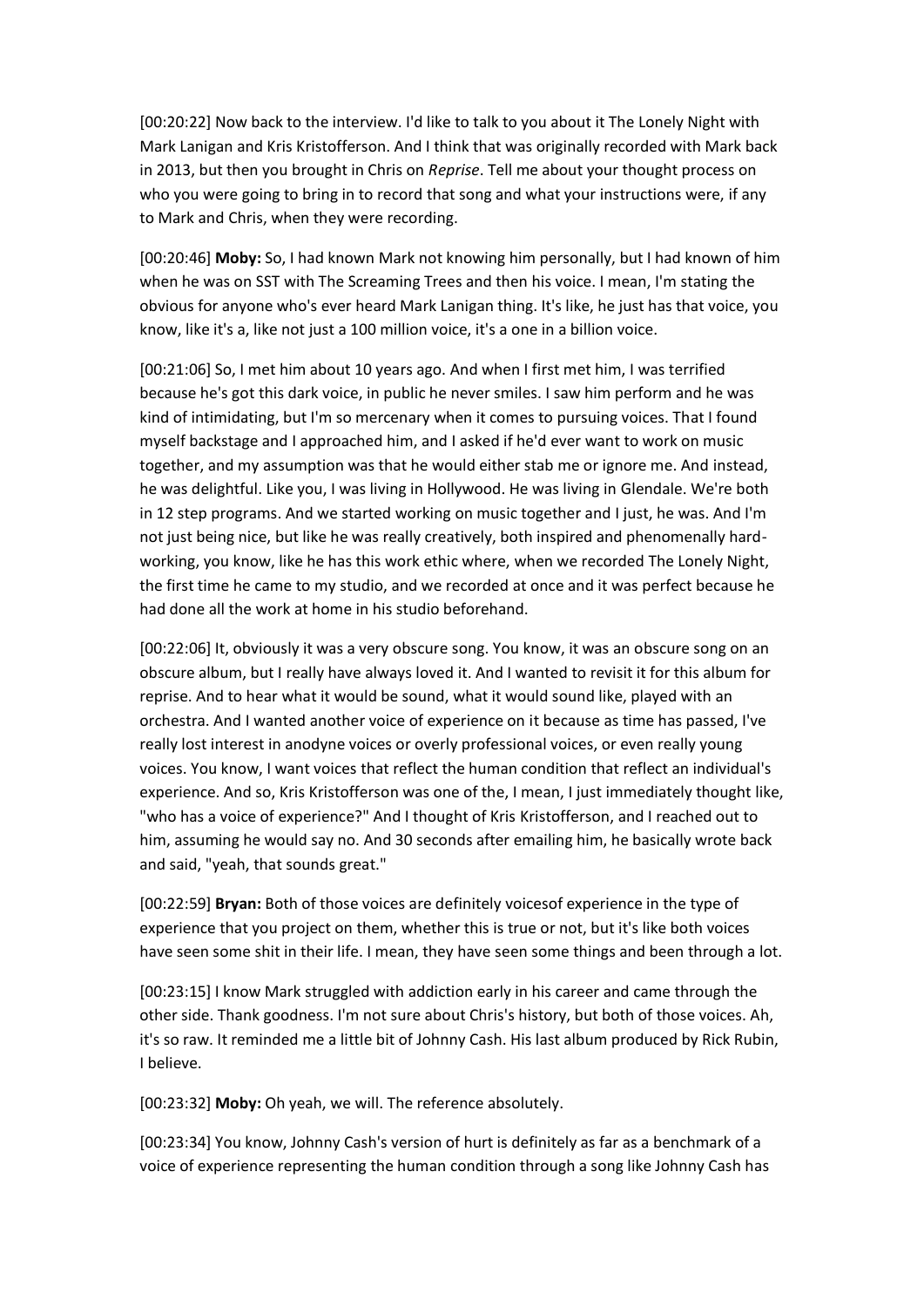heard it sort of like the ne plus ultra of that. Yeah. Or like Leonard Cohen's later work when his voice had gotten to that place as well of just like that gravitas.

[00:23:58] And I don't think Leonard Cohen was a bottomed out addict. The way I am the way mark Lanigan, Kris Kristofferson, Johnny Cash were, but like, as we're saying, like I just I've so much, I've come to appreciate adult voices. Where there's just a complexity and the humility. You know, it's really hard to be arrogant if you're me or Mark Lanigan or Kris Kristofferson who have been so completely comprehensively bottomed out as addicts, that kind of knocks the arrogance out of you.

[00:24:29] It makes me think a little bit of, and this is a very odd analogy, but do you remember a Simpsons episode where Bart Simpson sells his soul?

[00:24:37] **Bryan:** I don't.

[00:24:38] **Moby:** Okay. So, there's an episode. Bart sells his soul to Millhouse and as a result, he has no soul. And so suddenly like the animals in his house won't interact with them.

[00:24:48] He tries to pet the cat and the cat runs away from him. And he says to the cat, like, "well, you're pretty picky for someone who eats bugs." And I sort of feel that way about bottoming out about addiction. With addiction where like where no matter what happens, the bottomed out addict can't take refuge and arrogance because they remember the degradations of how they bottomed out.

[00:25:13] Right. You know, and that might be sort of where like some of the, the humility in the voices of, you know, Mark Lanigan and Kris Kristofferson and that song where that comes from.

[00:25:23] **Bryan:** Yeah, it's fantastic. I've listened to it on a loop on the way to work and back. And, and it's great to capture a voice like Chris, who just looking at mortality issues.

[00:25:33] I mean, any day could be any artist's last day, but Chris is on the tail end of his career for sure. But to capture that voice and also capture that collaboration like that, it was really wonderful. So, on your Twitter feed, I saw that you posted your favorite music video "Why Does my Heart Feel so Bad" I believe? Can you tell us about that song, that video and why it's so special?

[00:25:58] **Moby:** The original version of the song, luckily was never released. I wrote it in 1992 as a really not very good techno song. And I love techno don't get me wrong, but like, this was just not a good techno song, but I love those voices. And in 1999, the original version, the next version of Why Does my Heart Feel so Bad was on the album *Play*.

[00:26:22] And there was a video that costs 30 cents to make of like very rudimentary animation of some characters that I was drawing. And the video in Europe became this accidental monster hit based on, I don't know what, like maybe it was charming because it costs nothing to do. And then in redoing, Why Does my Heart Feel so Bad for the *Reprise* album?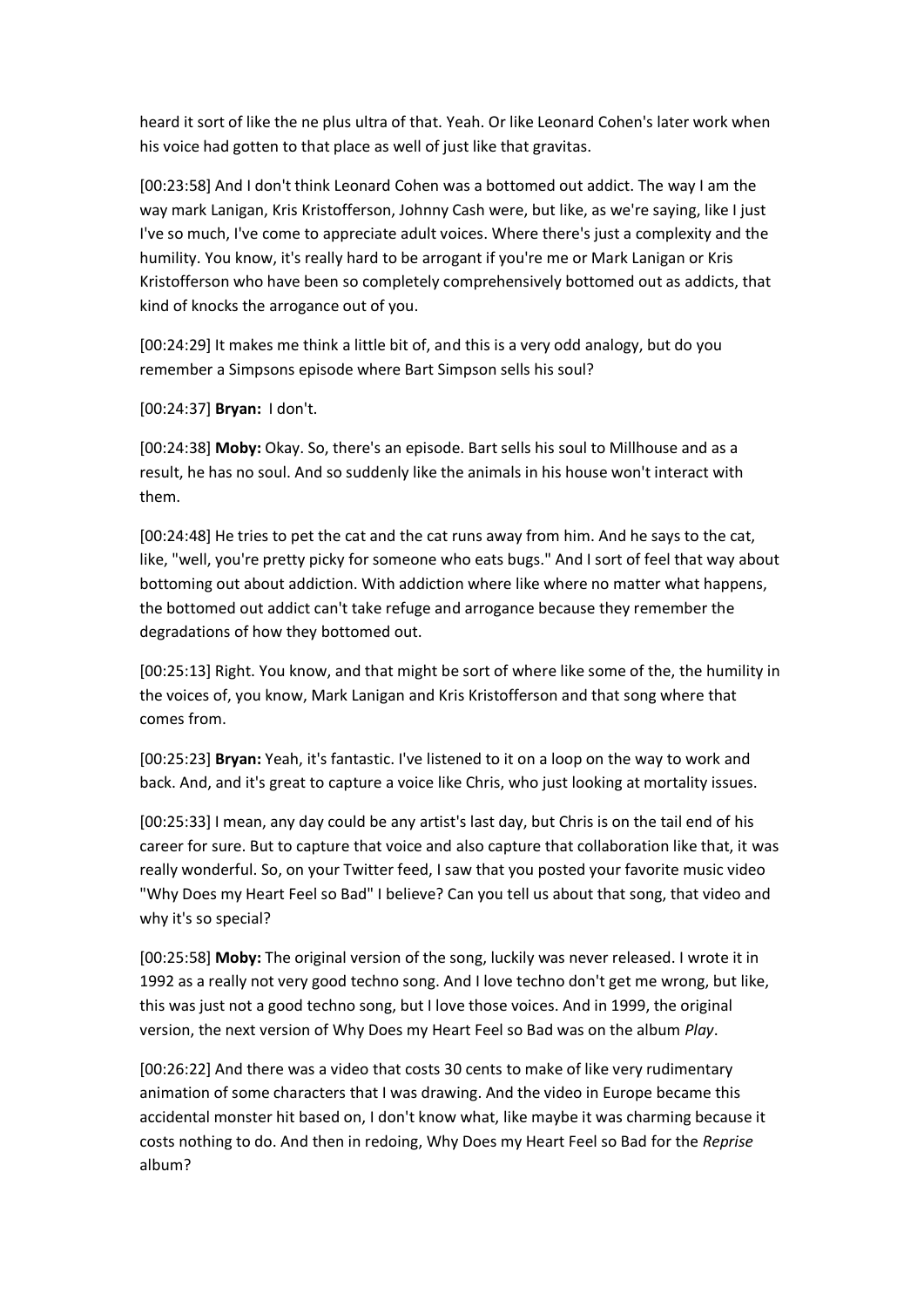[00:26:45] I was talking to an animator friend of mine, Steve Cutts, and we've met, and I've made a couple of videos together and we thought it would be interesting to remake or revisit the Why Does my Heart Feel so Bad video. And Steve Cutts is a phenomenal animator. I mean, just, you know, like sort of in a class by himself.

[00:27:04] And the thing that he and I share is the desire to make art that effectively represents activism and issues. I mean like sometimes, sometimes gratuitous content or gratuitous art can be fine, but if you have the ability to take your most deeply held beliefs or take y'know, issues that you think are profoundly important and represent them through your work.

[00:27:30] I feel like it's incumbent upon you to do so. And so the video really looks at sort of like the dystopian world that we've created, but especially like the dystopian world that we've created for animals, because working on behalf of animal rights is that's, that's my life's work more, more than anything.

[00:27:50] **Bryan:** Yeah, purpose-driven art. I love that concept of purpose-driven art because frivolity and triviality is important too. Sometimes. I mean, sometimes we just want to escape and get away from, from thinking, but I think art has to evoke and provoke in order to be remembered and to be felt. And so, thanks for explaining that about the video and that's what I pulled from it.

[00:28:14] At least the activism part of it, but I'm glad that you, added some more context.

[00:28:19] **Moby:** And if you get the chance. So, Steve Cutts the video that I first saw of his it's called *Man*, nice, easy, simple title. And it's probably the greatest thing I've ever seen in my entire life. So, when we're done talking, I highly recommend go to YouTube and just Google Steve Cutts, *Man*.

[00:28:40] **Bryan:** Steve Cutts, *Man*.

[00:28:41] **Moby:** It's the best video. It's the best. It's not a music video. It's a short, animated film and it's phenomenal.

[00:28:47] **Bryan:** I will put it in the show notes when we launch the episode, so my listeners can easily find it. I think in terms of purpose-driven art, going back to your film. One thing that it does for me anyway and I think it might for my listeners, is it really gets you thinking about the existential dilemma that we're all faced with, which is what is happiness, how do you find happiness and the chase that we all have for whatever that means to us happy. And so in that way, the Moby doc is purpose-driven art because you have the activism in there and you're talking about veganism and animal rights. Incidentally, it's not a big part of the film, but it's there, but there's also this, especially with the last scene where you you're approaching death.

[00:29:33] And I'm not going to give away too much, but there's, there's a pretty unique way of looking at our existential dilemma and how you are tackling it. Right now in your midfifties, after decades of these ups and downs and these successes and these failures, it's a lovely film. I would like to ask you about David Lynch.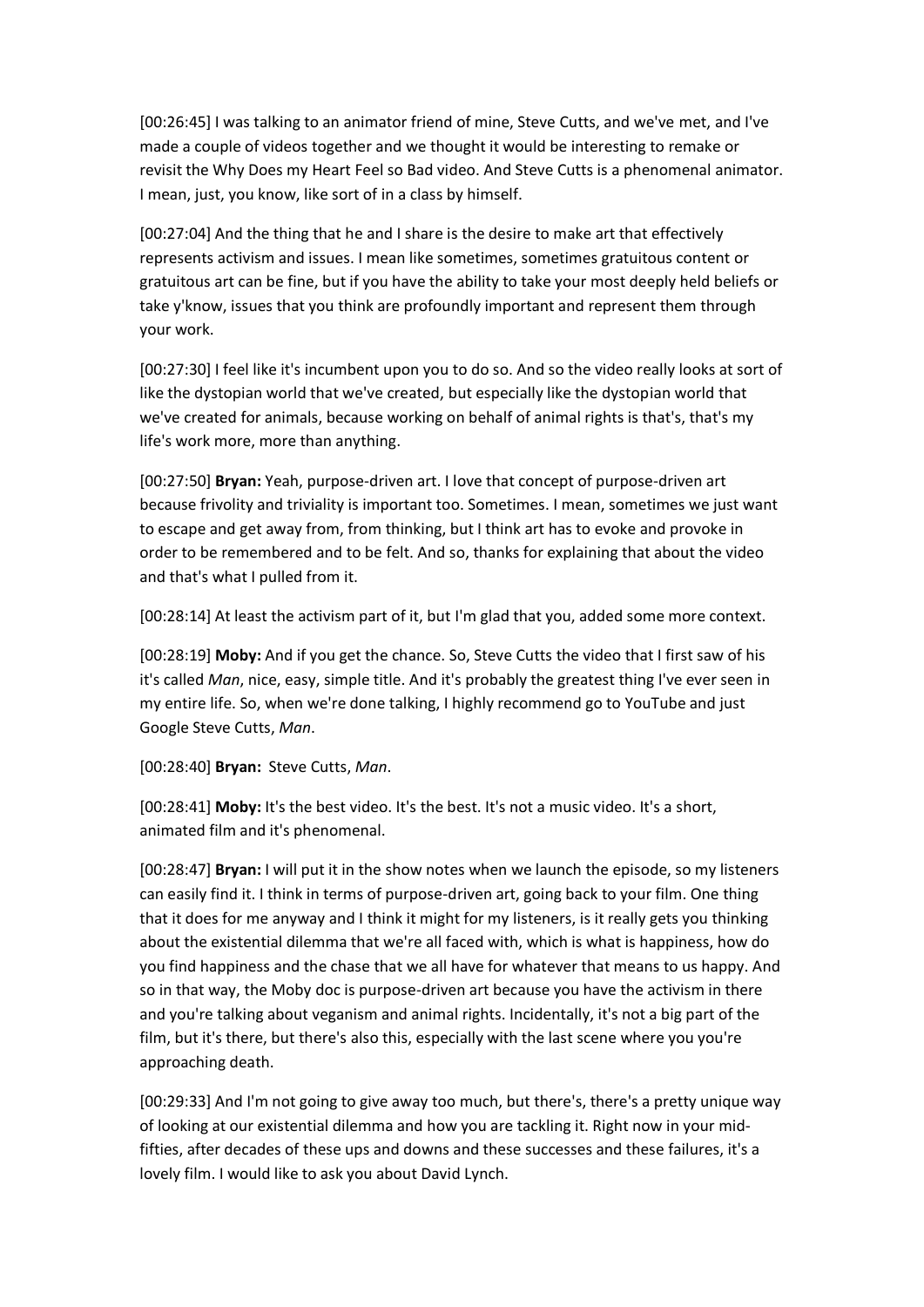[00:29:53] That really caught me by surprise. I know the connection to Laura's theme and the song that became a big hit that you use Laura's theme for. But how did that relationship start? Was it because of that?

[00:30:07] **Moby:** Yeah. I mean, so I, like a lot of people have been an obsessive David Lynch fan since I first saw either *Eraserhead* or *Mother* in the late seventies, early eighties, where I grew up in Connecticut, there was this art cinema called the Sono cinema and it was one of my lifelines to the, to the outside world.

[00:30:26] You know, it's where I first saw Tarkovsky, where I first saw David Lynch movies. And when I first started making my own records in 1990, *Twin Peaks* was on, and I was obsessed with it. And I did a remix of my first ever single and I incorporated some music from *Twin Peaks,* and it became a weird, surprising baffling.

[00:30:47] Yeah. And that's how I think David Lynch first became aware of me and then fast forward, almost 20 years, we became friends. We traveled together a little bit. We've worked on a bunch of different creative projects with each other. And when Rob, the director of Moby doc and I started working on Moby doc, we interviewed a lot of people.

[00:31:09] And then we realized to make something unique, we didn't want to use interviews because as you know, most documentaries, especially music, documentaries rely on talking heads on interviews. But we also said, you know, if David Lynch is willing to be interviewed for the movie, we have to include that because if David Lynch is willing to sit down and talk to you. Talk to me about me for my movie. How could I not? And how did I not include my favorite filmmaker of the last 50 years?

[00:31:43] **Bryan:** Right. Well, he adds a lot to the film, and I can't really put my finger on it, but gravitas, you mentioned the word gravitas with Mark Lanigan. And I think he brings gravitas in terms of just an intellectual weight and everything that he says.

[00:31:58] He's not talking about complex things when he talks about the concept of ideas and how important ideas. But when he talks, he's just so freaking charismatic and intense, and you just can't take your eyes off of him. So, really well done to bring them into the film because it adds something. You have so many of those encounters in your life, so many relationships like the David Bowie relationship that seem to come to you organically. I don't get the sense that you are seeking out a friendship with David Lynch or a friendship with David Bowie, or even these collaborations on Reprise. These relationships seem to just flow organically to you based upon your interests and what you're paying attention to it.

[00:32:43] **Moby:** Yeah. I mean sometimes, like I told you about like meeting mark Lanigan, like there was an organic quality, but I also really made an effort to potentially even humiliate myself and try to get him to work on the music with me.

[00:32:56] **Bryan:** Right.

[00:32:57] **Moby:** But I realized, so where do you, where do you live?

[00:33:01] **Bryan:** I'm in Seattle area.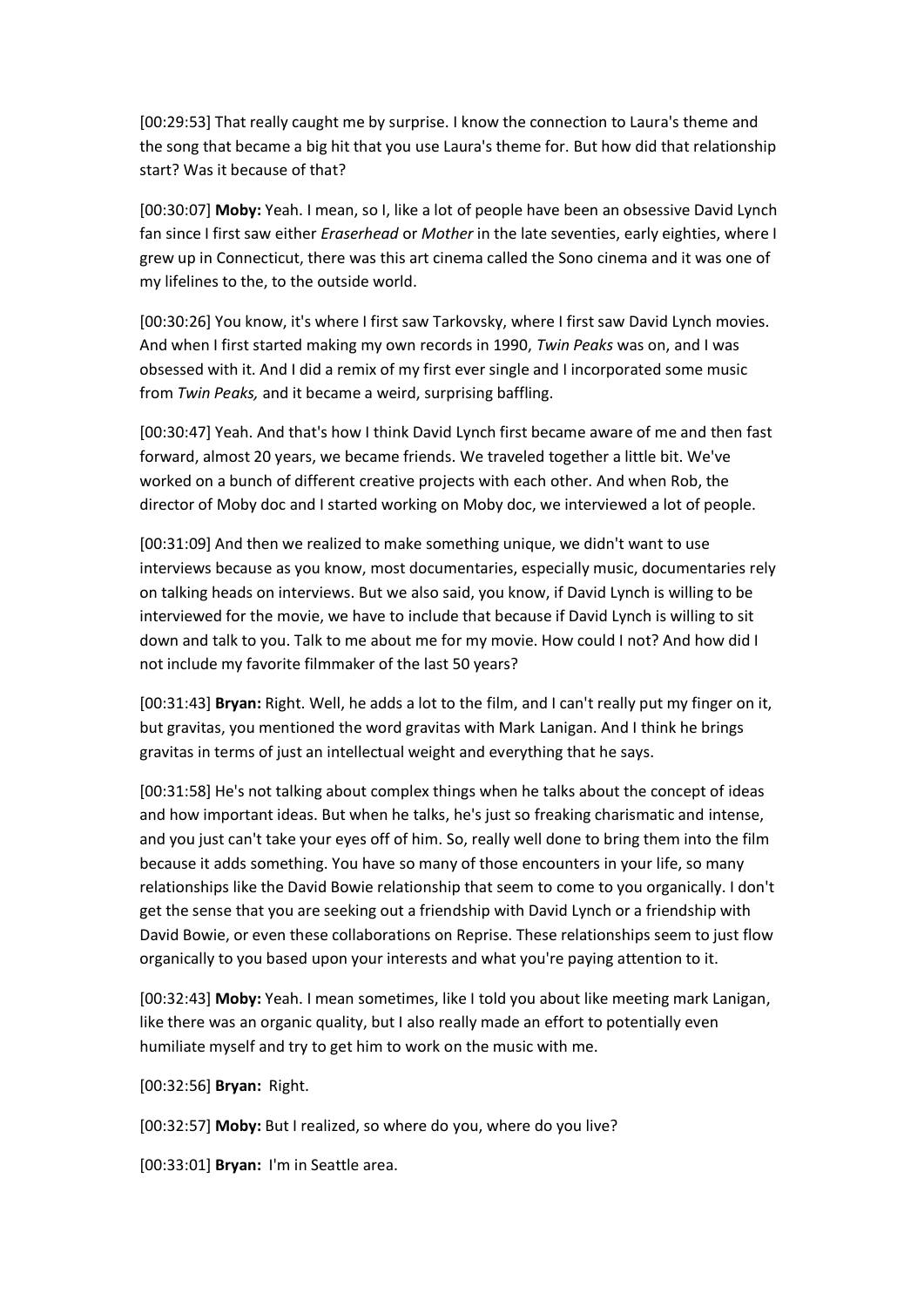[00:33:02] **Moby:** Okay. Have you ever been hiking by any chance in Southern California?

[00:33:06] **Bryan:** No hiking in Southern California.

[00:33:08] **Moby:** Okay. So, I live in Los Angeles, right by Griffith park. And I go hiking all the time and being a resident of Los Angeles, I occasionally end up doing new age things with my friends. And a couple of years ago, some friends did this new age thing where everyone had to like, identify with their spirit animal.

[00:33:29] And so first you meditate, and you think about your spirit animal and what it might be. And everyone went around the circle, and I was last and most people picked really cool spirit animals, like an Eagle or a Falcon or a dolphin. And it came to me, and my spirit animal is this little black beetle that I see in Griffith park.

[00:33:52] **Bryan:** Hmm.

[00:33:53] **Moby:** And it's about the size of the end of my thumb. And it's just as black beetle that stumbles around and leads this completely unglamorous life, but it's always stumbling forward. And so, to your point, I feel like that's my spirit animal where, 'cause I'm just clumsily, always stumbling forward. And if you like put something in front of this beetle, it just goes over it or it goes around it, but it just keeps going forward in a very awkward way.

[00:34:21] And so as far as meeting David Bowie, working with David Bowie, working with David Lynch, working with so many of my heroes, there is just this accidental stumbling quality where I do sort of manage to stumble into a lot of these, these amazing situations, similar to my spirit animal, the awkward black beetle.

[00:34:41] **Bryan:** Wonderfully put. One last question. I think we're running out of time here and there's a hard stop here in a couple of minutes, but speaking of new age activities with friends, the last scene in the Moby doc reminds me of a very new age activity where you're sitting there with Wayne Coyne, I believe with The Flaming Lips who wrote that song, The Perfect Life with you.

[00:35:04] And you're singing this song as a group with people who are, some of whom were wearing some suits or underwear, some of them are wearing sombreros. There's just this communal kumbaya type of moment at the end of your film. That is so cool and special because I'm almost 50. But one of the things I think about a lot is the lack of focus on friends throughout my life, because I've put everything into work and to family.

[00:35:30] I've neglected the friendship part, but you have this group of folks in this last scene that are clearly very close to you, and you all trust each other enough to do this weird scene in this movie. It was just fantastic. Tell me about how that came together and why that's the last scene in your movie?

[00:35:49] **Moby:** Well, we had been making- Wayne and I were making the video for a Perfect Life. And what I found was if you ask people to do something with Wayne Coyne, everyone just says yes, you know, one of those guys, because he's such a good nature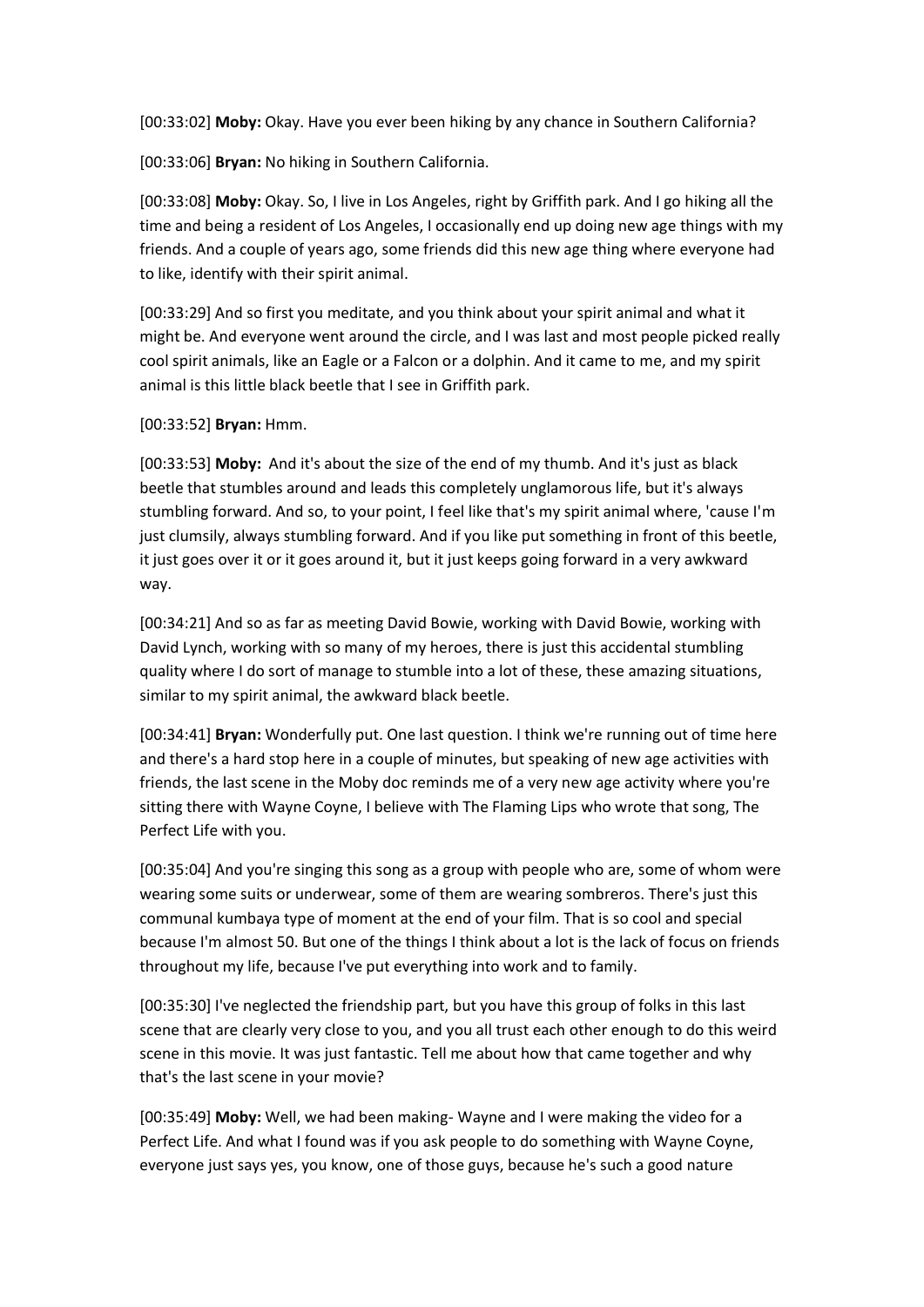goofball, you know? So, you can round up anybody from like, I assume like William asked for a William Burroughs to Miley Cyrus.

[00:36:12] He's like, I mean, granted William Burroughs is not alive any longer, but everyone just sort of joins in. What I've also found is if I'm willing to be ridiculous, it makes it easier for other people to be ridiculous. So, in that closing scene, I was like, well, I'm going to Wayne. And I are going to wear crazy Cinco de Mayo outfits.

[00:36:33] And we're going to jump around like lunatics and by doing so hopefully that will empower other people to jump around like lunatics. And the idea of ending with that with The Perfect Life. Is it because the movie is basically, and I know this might sound a little pretentious, but you sort of alluded to it.

[00:36:51] The movie is an existential meditation. You know, this question of what's the best way to live a life. What's the best response to the human condition? Is it degeneracy, is it nihilism? Is it pseudo intellectualism? Is it affluence and materialism? Is it addiction? You know, like, and at the end it's also reminds me a little bit of what I think might be the greatest movie made in the last 30 years, which is saying something is Harry Dean Stanton's last movie *Lucky*. Did you see it by any chance?

[00:37:25] **Bryan:** No, I haven't.

[00:37:26] Moby: Okay. David Lynch is actually in that too. It's one of the, I it's, I've seen this movie now four or five times. I might even watch it again tonight. It's so good. And the spoiler alert at the very end, Harry Dean Stanton has this phenomenal soliloquy about the existential dilemma, and someone says, "and so, what do you do?"

[00:37:50] And his last line, he says, "you smile." And it's that to me is like when we're in a universe that's 15 billion years old when we have no possible way of knowing if our lives have meaning or significance, when everything we care about and everyone, we care about will get sick and die and disappear. How do we respond?

[00:38:10] And to me, the respond is like response is like humble service. Be compassionate to other people who are going through the same things, try to enjoy duty while you can and recognize it all goes away and live in a place of sort of benign acceptance. So that's why that last scene is, you know, was quite important to me to say like, this is if you can have any response to the existential question of what's the best use of it.

[00:38:40] It might as well be dancing with Wayne Coyne and a bunch of weirdos on a roof in Southern California while the sunsets singing happy.

[00:38:49] **Bryan:** So wonderfully put, and what a great way to end the interview. I could talk to you for at least another hour about your career, but I know you got to go. Moby. Thank you so much for sharing your story with us.

[00:39:01] **Moby:** Oh, my pleasure. And hopefully everything recorded and everything's fine.

[00:39:04] **Bryan:** Hey, thank you for listening and I hope you enjoy today's episode. If so, I have a favor to ask. Can you go to wherever you listen to podcasts and leave me a review?